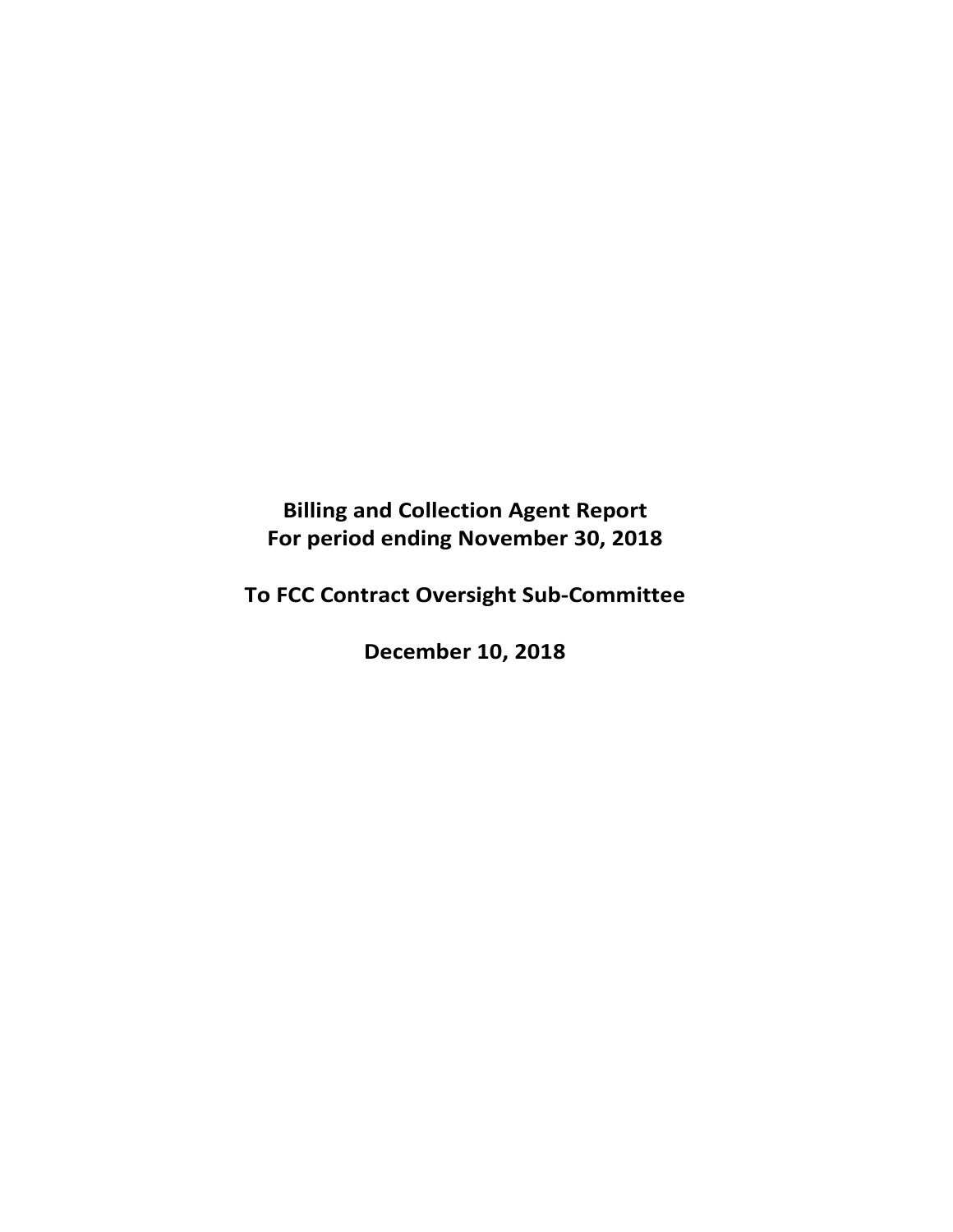# **NANPA FUND STATEMENT OF FINANCIAL POSITION November 30, 2018**

### **Assets**

| Cash in bank                                      |         | \$ | 5,489,371   |  |  |  |  |  |
|---------------------------------------------------|---------|----|-------------|--|--|--|--|--|
| Receivables                                       |         |    |             |  |  |  |  |  |
| Receivable from US Carriers                       | 190,075 |    |             |  |  |  |  |  |
| Receivable from Canada                            | 9,143   |    |             |  |  |  |  |  |
| Receivable from Caribbean countries               | 10,768  |    |             |  |  |  |  |  |
| Receivables forwarded to Treasury for collection  | 72,548  |    |             |  |  |  |  |  |
| Allowance for uncollectible accounts<br>(119,000) |         |    |             |  |  |  |  |  |
| <b>Total assets</b>                               |         |    | 5,652,905   |  |  |  |  |  |
| Less: Accrued liabilities                         |         |    |             |  |  |  |  |  |
| Welch LLP                                         | 28,400  |    |             |  |  |  |  |  |
| NEUSTAR - Pooling                                 | 258,777 |    |             |  |  |  |  |  |
| <b>NEUSTAR NANP - Administration</b>              | 188,201 |    |             |  |  |  |  |  |
| Somos, Inc - NANPA                                | 240,833 |    |             |  |  |  |  |  |
| Somos, Inc - Pooling                              | 314,855 |    |             |  |  |  |  |  |
| Data Collection Agent - USAC                      | 6,500   |    |             |  |  |  |  |  |
| Treasury Deposits - see note below                | 706     |    | (1,038,272) |  |  |  |  |  |
|                                                   |         |    |             |  |  |  |  |  |
| <b>Fund balance</b>                               |         |    | 4,614,633   |  |  |  |  |  |

Treasury Deposits are receipts from Treasury for unpaid debt for which the specific details are still unknown at this time. These funds may need to be repaid Treasury.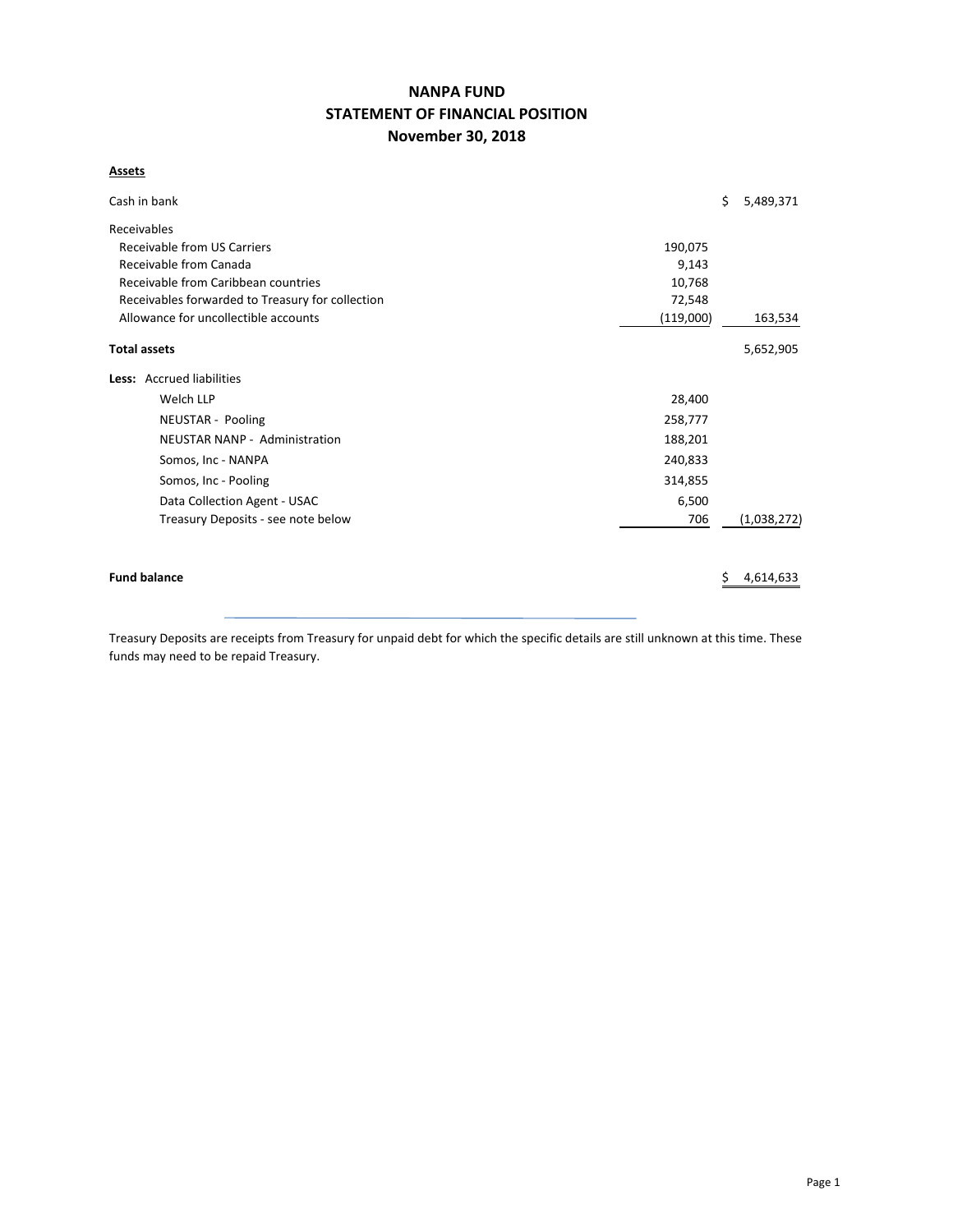### **NANP FUND FORECASTED STATEMENT OF CHANGES IN FUND BALANCE BASED ON NO DEFERRAL OF SOMOS PAYMENT OCTOBER 2018 TO SEPTEMBER 2019**

|                                           |            | Actual           |                         | Forecasted      |                 |                 |                 |                 |                     |                 |                 |                 |               | Variance between  |                   |                        |
|-------------------------------------------|------------|------------------|-------------------------|-----------------|-----------------|-----------------|-----------------|-----------------|---------------------|-----------------|-----------------|-----------------|---------------|-------------------|-------------------|------------------------|
|                                           |            |                  |                         |                 |                 |                 |                 |                 |                     |                 |                 |                 |               |                   |                   | forecasted results and |
|                                           |            | Oct-18           | <b>Nov-18</b>           | <b>Dec-18</b>   | Jan-19          | Feb-19          | <b>Mar-19</b>   | Apr-19          | May-19              | Jun-19          | <b>Jul-19</b>   | Aug-19          | $Sep-19$      | <b>Total</b>      | <b>Budget</b>     | budget at Sept 30/19   |
| Revenue                                   |            |                  |                         |                 |                 |                 |                 |                 |                     |                 |                 |                 |               |                   |                   |                        |
| <b>International Contributions</b>        |            |                  |                         |                 |                 |                 |                 |                 |                     |                 |                 |                 |               |                   |                   |                        |
| Canada<br>Caribbean countries             | (1)<br>(1) | 18,286<br>23,036 | 9,143<br>$\sim 10^{-1}$ | 9,143<br>$\sim$ | 9,143<br>$\sim$ | 9,143<br>$\sim$ | 9,143<br>$\sim$ | 9,143<br>$\sim$ | 9,143<br>$\sim$ $-$ | 9,143<br>$\sim$ | 9,143<br>$\sim$ | 9,144<br>$\sim$ |               | 109,717<br>23,036 | 109,717<br>23,036 | $\sim$                 |
| <b>Total International Contributions</b>  |            | 41,322           | 9,143                   | 9,143           | 9,143           | 9,143           | 9,143           | 9,143           | 9,143               | 9,143           | 9,143           | 9,144           | $\sim$        | 132,753           | 132,753           | $\sim$                 |
| Domestic Contributions - US carriers      | (1)        | 4,538,876        | 115,084                 | 118,160         | 118,160         | 118,160         | 118,160         | 118,160         | 118,160             | 118,160         | 118,160         | 118,160         |               | 5,717,400         | 5,639,875         | 77,525                 |
| Late filing fees for Form 499A            | (2)        | (1, 300)         | (400)                   | $\sim$          | $\sim$          | $\sim$          | $\sim$          | $\sim$          | $\sim$              | $\sim$          | $\sim$          | $\sim$          | 66,000        | 64,300            | 66,000            | (1,700)                |
|                                           |            | 6,155            | 5,244                   |                 | 500             | 500             |                 | 500             |                     |                 | 500             | 500             | 500           | 16,399            | 6,000             | 10,399                 |
| Interest income                           | (3)        |                  |                         | 500             |                 |                 | 500             |                 | 500                 | 500             |                 |                 |               |                   |                   |                        |
| <b>Total revenue</b>                      |            | 4,585,053        | 129,071                 | 127,803         | 127,803         | 127,803         | 127,803         | 127,803         | 127,803             | 127,803         | 127,803         | 127,804         | 66,500        | 5,930,852         | 5,844,628         | 86,224                 |
| <b>Expenses</b>                           |            |                  |                         |                 |                 |                 |                 |                 |                     |                 |                 |                 |               |                   |                   |                        |
| <b>NANPA Administration - Somos</b>       | (4)(a)     | $\sim$           | 240,833                 | 243,333         | 243,333         | 243,333         | 243,333         | 243,333         | 243,333             | 243,333         | 243,333         | 243,333         | 243,333       | 2,674,163         | 2,088,152         | (586, 011)             |
| <b>NANPA Administration - Neustar</b>     | (4)(b)     | 187,332          |                         |                 |                 |                 |                 |                 |                     |                 |                 |                 |               | 187,332           | 189,832           | 2,500                  |
| <b>NANPA Administration - Neustar</b>     | (4)(b)     |                  | 188,201                 | 190,332         |                 |                 |                 |                 |                     |                 |                 |                 |               | 378,533           |                   | (378, 533)             |
| NANPA Administration - Neustar transition | (4)(c)     | $\sim$           | $\sim$                  | 270,602         |                 |                 |                 |                 |                     |                 |                 |                 |               | 270,602           |                   | (270, 602)             |
| 1K Block Pooling - Somos                  | (5)(a)     | $\sim$           | 314,855                 | 319,585         | 319,585         | 319,585         | 319,585         | 319,585         | 319,585             | 319,585         | 319,585         | 319,585         | 319,585       | 3,510,705         | 2,848,879         | (661, 826)             |
| 1K Block Pooling - Neustar                | (5)(b)     | 257,128          |                         |                 |                 |                 |                 |                 |                     |                 |                 |                 |               | 257,128           | 258,988           | 1,860                  |
| 1K Block Pooling - Neustar                | (5)(b)     |                  | 258,777                 | 258,988         |                 |                 |                 |                 |                     |                 |                 |                 |               | 517,765           |                   | (517, 765)             |
| 1K Block Pooling - Neustar                | (5)(c)     |                  |                         | 270,602         |                 |                 |                 |                 |                     |                 |                 |                 |               | 270,602           |                   | (270, 602)             |
| <b>Billing and Collection</b>             |            |                  |                         |                 |                 |                 |                 |                 |                     |                 |                 |                 |               |                   |                   |                        |
| Welch LLP                                 | (6)        | 28,400           | 28,400                  | 28,400          | 28,400          | 28,400          | 28,400          | 28,400          | 28,400              | 28,400          | 28,400          | 28,400          | 28,400        | 340,800           | 340,920           | 120                    |
| <b>Data Collection Agent</b>              | (7)        | 6,637            | 6,586                   | 6,500           | 6,500           | 6,500           | 6,500           | 6,500           | 6,500               | 6,500           | 6,500           | 6,500           | 6,500         | 78,223            | 78,000            | (223)                  |
| <b>Annual Operations Audit</b>            | (8)        | $\sim$           | $\sim$                  | $\sim$          | 48,000          | $\sim$          | $\sim$          | $\sim$          | $\sim$              | $\sim$          | $\sim$          |                 |               | 48,000            | 48,000            |                        |
| <b>Bank Charges</b>                       | (9)        | 3,835            | 7,530                   | 3,167           | 3,167           | 3,167           | 3,167           | 3,167           | 3,167               | 3,166           | 3,166           | 3,166           | 3,166         | 43,031            | 38,000            | (5,031)                |
| Carrier Audits                            | (10)       | $\sim$           | $\sim$                  | $\sim$          | $\sim$          | $\sim$          | $\sim$          | $\sim$          | $\sim$              | $\sim$          | $\sim$          |                 |               |                   | 200,000           | 200,000                |
| Bad debt expense                          | (11)       | (525)            | (4, 449)                | 3,334           | 3,334           | 3,333           | 3,333           | 3,333           | 3,333               | 3,333           | 3,333           | 3,333           | 3,333         | 28,358            | 40,000            | 11,642                 |
| <b>Total expenses</b>                     |            | 482,807          | 1,040,733               | 1,594,843       | 652,319         | 604,318         | 604,318         | 604,318         | 604,318             | 604,317         | 604,317         | 604,317         | 604,317       | 8,605,242         | 6,130,771         | (2,474,471)            |
| Net revenue (expenses)                    |            | 4,102,246        | 911,662)                | 1,467,040) (    | 524,516) (      | 476,515)        | 476,515) (      | 476,515) (      | 476,515)            | 476,514) (      | 476,514)        | 476,513)        | $537,817$ )   | 2,674,390) (      | 286,143)          | (2,388,247)            |
| <b>Opening fund balance</b>               |            | 1,424,049        | 5,526,295               | 4,614,633       | 3,147,593       | 2,623,077       | 2,146,562       | 1,670,047       | 1,193,532           | 717,017         | 240,503         | (236, 011)      | (712, 524)    | 1,424,049         | 1,286,143         | 137,906                |
| <b>Closing fund balance</b>               |            | 5,526,295        | 4,614,633               | 3,147,593       | 2,623,077       | 2,146,562       | 1,670,047       | 1,193,532       | 717,017             | 240,503         | (236, 011)      | (712, 524)      | (1,250,341)   | (1,250,341)       | 1,000,000         | (2,250,341)            |
| Fund balance makeup:                      |            |                  |                         |                 |                 |                 |                 |                 |                     |                 |                 |                 |               |                   |                   |                        |
| Contingency                               |            | 1,000,000        | 1,000,000               | 1,000,000       | 1,000,000       | 1,000,000       | 1,000,000       | 1,000,000       | 1,000,000           | 1,000,000       | 1,000,000       | 1,000,000       | 1,000,000     | 1,000,000         | 1,000,000         |                        |
| Surplus                                   |            | 4,526,295        | 3,614,633               | 2,147,593       | 1,623,077       | 1,146,562       | 670,047         | 193,532         | 282,983)            | 759,497) (      | $1,236,011$ (   | 1,712,524) (    | $2,250,341$ ( | 2,250,341)        |                   |                        |

5,526,295 4,614,633 3,147,593 2,623,077 2,146,562 1,670,047 1,193,532 717,017 240,503 ( 236,011) ( 712,524) ( 1,250,341) ( 1,250,341) 1,000,000

**(1)** The US carrier contributions for the period from October 2018 to September 2019 and the International contributions are based upon actual billings.

#### **Assumptions: Reconciliation of forecast to budget at November 30, 2019**

| (1) The US carrier contributions for the period from October 2018 to September 2019 and the International contributions are based upon actual billings. | Budgeted fund balance at September 30, 2019 - contingency         | 1,000,000     |
|---------------------------------------------------------------------------------------------------------------------------------------------------------|-------------------------------------------------------------------|---------------|
| (2) These fees represent the \$100 late filing fee charged to those companies that do not file the Form 499A by the due date.                           | Decrease in opening fund balance between budget period and actual | 137,906       |
| (3) Interest income projections are estimates                                                                                                           | Additional billings over estimate from budget                     | 77,525        |
| (4)(a) The NANPA Administration contract for Somos covers the period from November 1/18 to October 31/19                                                | Late filing fees (reversal) for Form 499A                         | (1,700)       |
| (4)(b) The NANPA Administration contract extension for NeuStar covers the period from October 1/18 to December 31/18                                    | Underestimate of interest earned to date compared to budget       | 10,399        |
| (4)(c) The NANPA Administration contract for NeuStar provides for transitional costs for the period from November 1/18 to December 31/18                | Somos - NANPA - excess of contract awarded over amount budgeted   | (586, 011)    |
| (5)(a)The 1K Block Pooling Administration contract for Somos covers the period from November 1/18 to October 31/19                                      | NeuStar - NANPA - transitional month costs not budgeted           | (376, 033)    |
| (5)(b) The 1K Block Pooling contract extension for NeuStar covers the period from October 1/18 to December 31/18                                        | NeuStar - NANPA - transition costs not budgeted                   | (270, 602)    |
| (5)(c) The 1K Block Pooling contract for NeuStar provides for transitional costs for the period from November 1/18 to December 31/18                    | Somos - Pooling - excess of contract awarded over amount budgeted | (661, 826)    |
| (6) The cost of B&C Agent is based on the contract with Welch LLP                                                                                       | NeuStar - Pooling - transitional month costs not budgeted         | (515, 905)    |
| (7) The expense for the Data Collection Agent is based on an allocation of costs by USAC.                                                               | NeuStar - NANPA - transition costs not budgeted                   | (270, 602)    |
| (8) The expense for the annual operations audit performed by Ernst & Young LLP is based on the quote given.                                             | Decrease in B&C Agent costs                                       | 120           |
| (9) Bank fees are an expense to the Fund.                                                                                                               | Data Collection fees - Adjustment to actual from budget           | (223)         |
| (10) The budget allows \$200,000 for carrier audits. This will not be expended.                                                                         | Bad debts - Adiustment to actual from budget                      | 11,642        |
| (11) The allowance covers all accounts considered potentially uncollectible at November 30, 2018                                                        | Carrier audits that will not be performed                         | 200,000       |
|                                                                                                                                                         | Operations Audit - Adjustment to actual from budget               |               |
|                                                                                                                                                         | Bank fees - Variance between actual and budget                    | (5,031)       |
|                                                                                                                                                         | Forecaseted fund balance at September 30, 2019                    | (1, 250, 341) |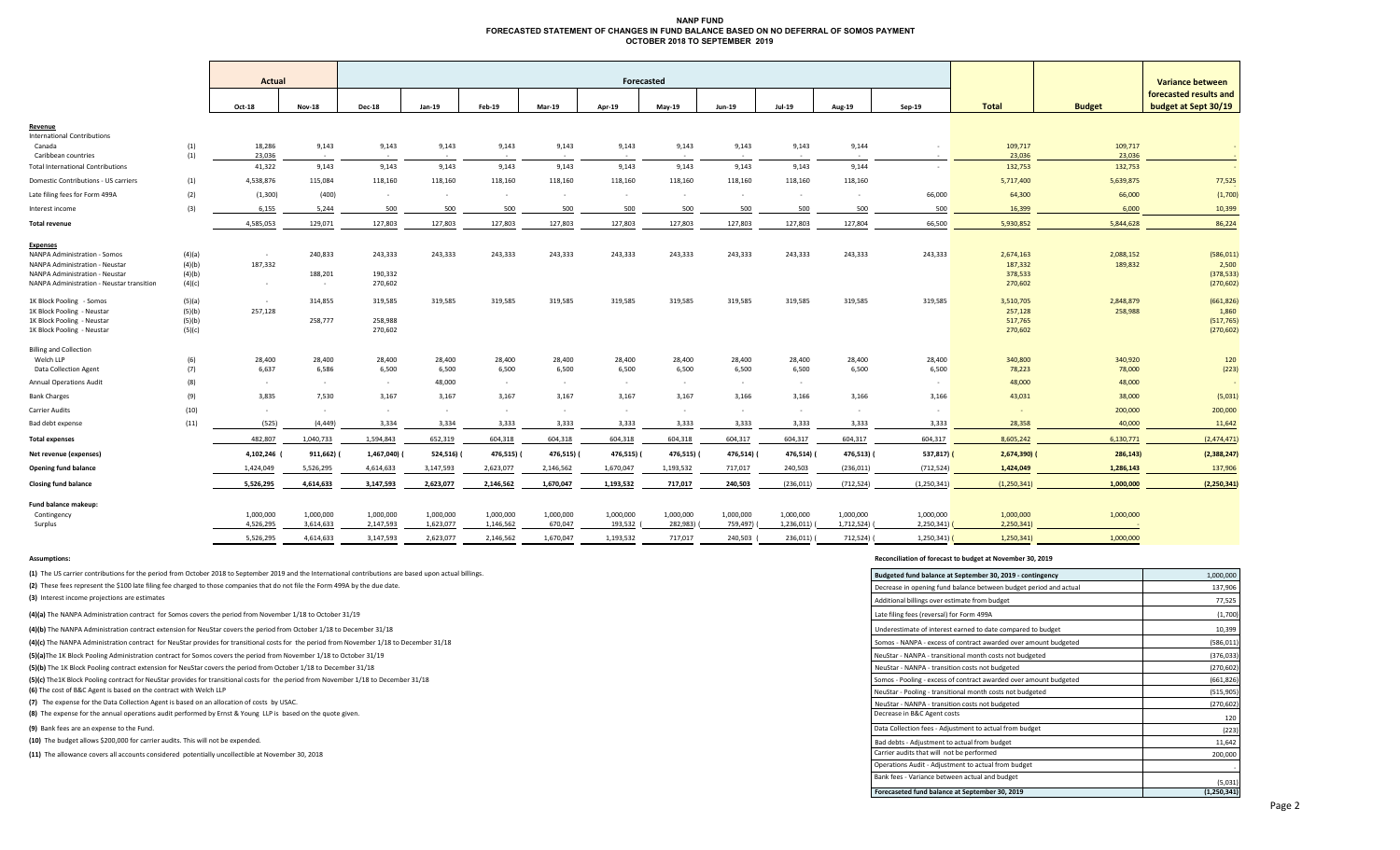## **Deliverables Report**

#### **Distributing invoices**

The monthly invoices for carriers were emailed/mailed on November  $12<sup>th</sup>$ .

#### **Processing Payments**

Payment information from the lockbox service at Mellon Bank is downloaded on a daily basis. The deposit information is recorded daily.

#### **Late/Absent Payments**

Demand notices were emailed/mailed on November  $13<sup>th</sup>$  to all carriers with overdue balances. A total of 1,014 demand notices were sent out.

#### **FCC Red Light Notices**

At a minimum, an updated red light report is posted to the FCC server for processing once a week. When required, additional updates are posted.

#### **Helpdesk Queries**

All queries are directed to a helpdesk voicemail inbox or email inbox. The details of the query are documented in an Access database. The date, Filer ID, nature of query, name of person making the request, who responded to the query and the resolution date. In November, 39 calls and 70 emails were received which is lower than the prior year. Most queries are about requesting copies of invoices, how to make changes to their email billing address, notification about closing their business, asking what the invoice was for or asking how to make a payment.

#### **Staffing Changes**

There have been no changes to staffing this month.

#### **Contract Renewals**

The Billing and Collection Agent contract was awarded to Welch LLP in April 2018. The contract is for a 5‐year period from May 1, 2018 to April 30, 2023.

The NANPA Administration contract for NeuStar was extended for the period of October 1, 2018 to December 31, 2018 which includes a 2 month transition to the new administrator, Somos, Inc. The contract with Somos for the NANPA Administration Contract covers the period of November 1, 2018 to October 31, 2019.

The 1K Block Pooling contract for NeuStar was extended for the period of October 1, 2018 to December 31, 2018 which includes a 2 month transition to the new administrator, Somos, Inc. the contract with Somos for the 1K Block Pooling covers the period of November 1, 2018 to October 31, 2019.

#### **Status of Audits**

**FCC Audit:** We were given a listing by the auditors of the required documents and the due dates. The FCC audit for 2018 is completed.

**Independent Audit:** The independent audit by Ernst & Young LLP of the financial statements and specified procedures commenced November 19th, 2018.

**IPERIA:** A kick-off meeting was held in November with the FCC and the auditors.

#### **Deliverable Reports Submission Dates**

**Monthly SSF 224 repor**t - submitted December 4, 2018.

**Quarterly Report on Fund Performance and Statement of Financial Positio**n - not required this month

**Quarterly Crosswalk reporting package** - not required this month

**Treasury Report on Receivables** - not required this month

**Monthly COSC** report - submitted on October 14, 2018.

#### **Accounts Receivable**

We received \$79.02 from Treasury in October for debts collected.

At the end of November, there are 766 accounts outstanding representing unpaid invoices from the September 2018 billing, amounting to \$82,102. Of the 766 accounts, 327 accounts already have balance owing from prior years which has been submitted to Treasury for collections.